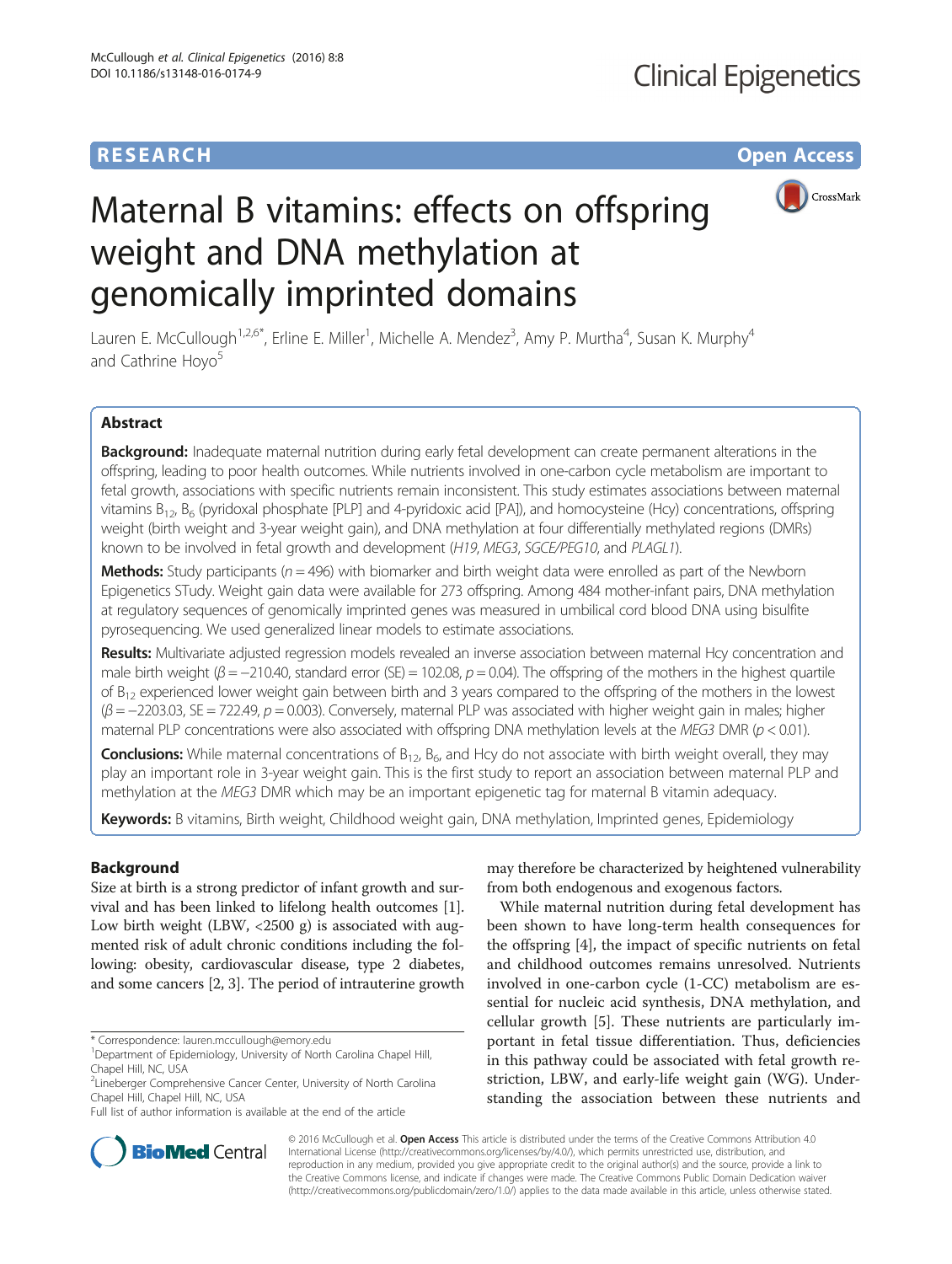offspring weight may be crucial in uncovering modifiable ways to prevent LBW and downstream health effects.

The 1-CC metabolism pathway provides methyl groups for DNA methylation reactions and is dependent on several enzymes in the presence of dietary micronutrients. Key micronutrients in this pathway include folate, choline, and co-factors such as vitamins  $B_6$  and  $B_{12}$ . While the literature supports an association between low maternal blood folate concentrations and small size at birth [\[6](#page-9-0)], data regarding associations between fetal growth and maternal levels of vitamins  $B_6$ ,  $B_{12}$ , and homocysteine (a marker of impaired folate status) remain equivocal [[7](#page-9-0)]. Further, data linking maternal micronutrient concentrations to earlylife outcomes are limited [\[8](#page-9-0)].

Inadequate maternal 1-CC nutrients have been linked to lower DNA methylation at the agouti locus [\[9](#page-9-0)] during critical periods of early embryonic development, and in this model epigenetic programs, the offspring to adult obesity, diabetes, and cancer [\[10](#page-9-0)]. The plasticity of the epigenome may offer a mechanistic link between maternal nutrition and adult disease [[11](#page-9-0)]. DNA methylation is the most widely studied epigenetic modification and is integral in regulating gene expression [\[12](#page-9-0)]. Despite the importance of 1-CC nutrients in DNA methylation, few studies have investigated whether maternal micronutrient concentrations influence offspring DNA methylation patterns [\[13](#page-9-0)–[15\]](#page-9-0), and most have primarily focused on folate.

The aim of this study was to examine the association between maternal serum concentrations of vitamin  $B_{12}$  $(B_{12})$ , pyridoxal phosphate (PLP), 4-pyridoxic acid (PA), homocysteine (Hcy), and offspring weight at birth through age 3 years in an ethnically diverse population. We further sought to explore the potential effects of maternal micronutrient concentrations on the methylation patterns of genomically imprinted gene differentially methylated regions (DMRs). While there are more than 80 recognized imprinted genes in humans [\[16\]](#page-9-0), we selected four DMRs (H19, MEG3, SGCE/PEG10, and PLAGL1) known to be important in fetal growth and development [[17](#page-9-0), [18\]](#page-9-0) and previously associated with maternal B vitamin concentrations in cross-sectional studies [\[13](#page-9-0)–[15\]](#page-9-0).

## Results

The majority of women included in these analyses were aged 20–29 years (56 %), were black (42 %), and had low income (55 %). Notably, 26 % of the study participants smoked prior to or during pregnancy, and a large proportion of women supplemented with folic acid (FA) (89 %). Blood draw occurred during the first trimester for most participants (64 %). Table [1](#page-2-0) provides the median (range) for maternal micronutrient concentrations of  $B_{12}$ , PLP, PA, and Hcy by maternal and offspring characteristics. Concentrations of PLP and PA were substantially  $(p <$ 0.05) lower among Black than White mothers.

## Associations between maternal micronutrient concentrations (e.g.,  $B_{12}$ , PLP, PA, and Hcy) and birth weight

The mean birth weight in our study sample was 3294 g (standard deviation  $= 541$  g). Table [2](#page-3-0) presents adjusted regression coefficient estimates (βs) and standard errors (SE) for the multivariate association between maternal micronutrient concentrations and infant birth weight, as well as sex-specific estimates. All models adjusted for race/ethnicity, gestational age at blood draw and delivery, marital status, parity, income, pre-pregnancy BMI, and maternal smoking. While we observed a monotonic increase in birth weight with increasing PLP and decrease in birth weight with increasing Hcy among all participants, our estimates were imprecise.

We found that the inverse association between Hcy and birth weight was most pronounced among male infants. The coefficient estimate among male infants in the highest quartile of maternal Hcy concentration was  $-210.40$  (SE = 102.08,  $p = 0.04$ ) while the corresponding estimate among female infants was 27.33 (SE = 98.14,  $p = 0.78$ ). However, the crossproduct term was not statistically significant ( $p = 0.10$ ). Although we observed striking differences in the association between maternal  $B_6$  (PLP and PA) concentration and birth weight in infants born to women who reported FA supplementation (Additional file [1](#page-8-0): Table S1), the estimates were imprecise due to the low proportion of nonsupplementing women. These associations did not vary by race/ethnicity or maternal BMI, and exclusion of preterm infants did not substantially alter our findings.

## Associations between maternal micronutrient concentrations (e.g.,  $B_{12}$ , PLP, PA, and Hcy) and age 3 weight gain

Among all 273 children with anthropometric data at age 3 years, the mean WG was  $11,741$  g (standard deviation = 2250 g). Table [3](#page-4-0) shows the linear associations between maternal micronutrient concentrations and age 3-year WG adjusted for gestational age at blood draw, maternal race/ethnicity, maternal pre-pregnancy BMI, household income, breastfeeding, and age 3-year caloric intake. The children of the mothers in the highest quartile of  $B_{12}$  concentrations experienced lower WG compared to the children of the mothers in the lowest quartile ( $\beta$  = -2203.03,  $SE = 722.49$ ,  $p = 0.003$ . For maternal PLP concentrations, there was some indication of differences in association by offspring sex ( $\beta_{\text{males}}$  = 2943.29, SE = 1365.99,  $p$  = 0.04 and  $\beta_{\text{females}} = -1737.49$ , SE = 936.33, p = 0.08), but the differences were not significant at the 0.05 alpha level.

# Associations between maternal micronutrient concentrations and DNA methylation at DMRs regulating imprinted genes

We examined whether maternal micronutrient concentrations were associated with imprinted DMR methylation at the H19, MEG3, SGCE/PEG10, and PLAGL1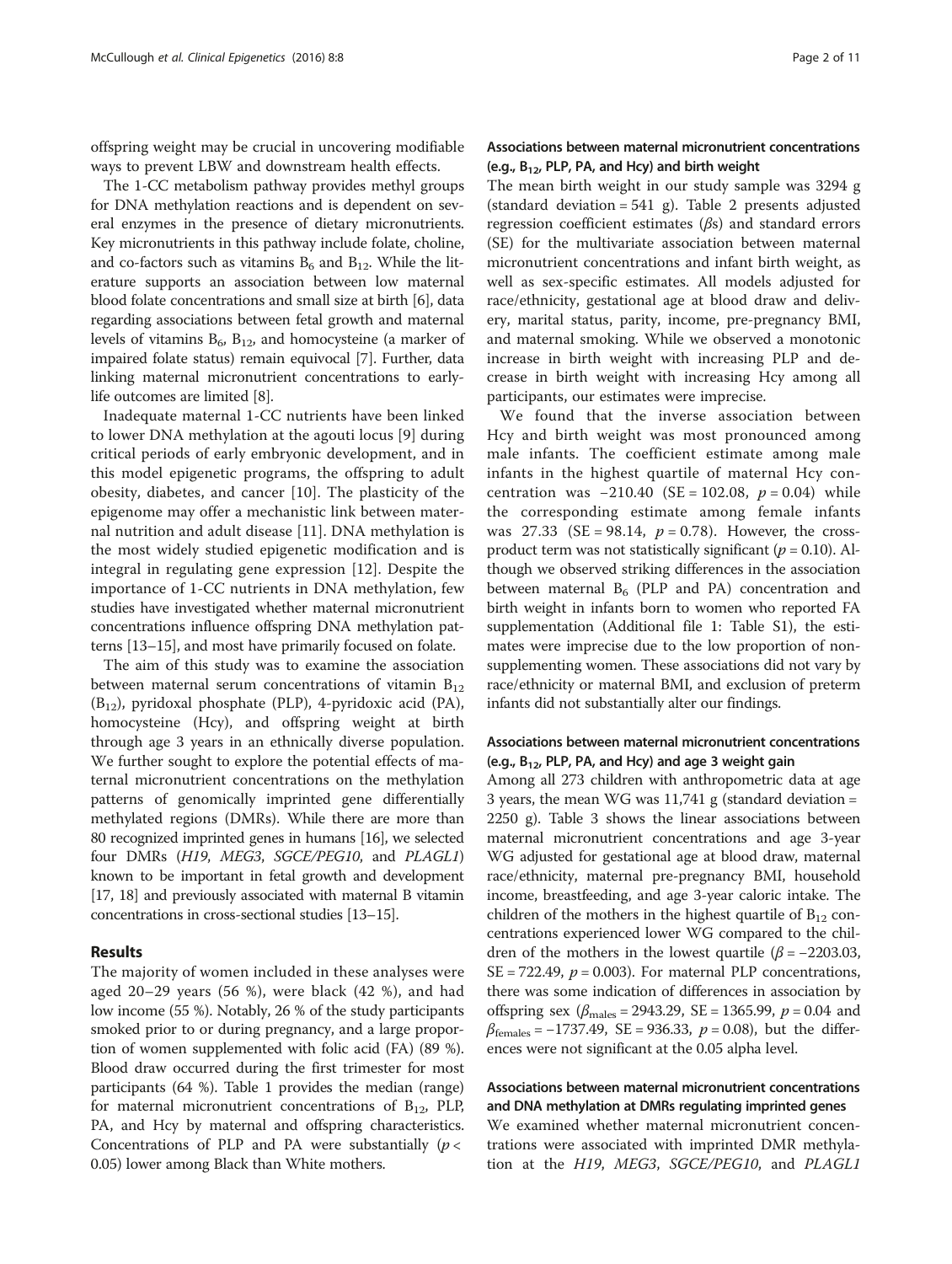<span id="page-2-0"></span>

|  | <b>Table 1</b> Study participant characteristics by maternal B vitamin concentrations: Newborn Epigenetic STudy ( $N = 496$ ) |  |  |  |
|--|-------------------------------------------------------------------------------------------------------------------------------|--|--|--|
|  |                                                                                                                               |  |  |  |

| $N = 489$<br>$N = 496$<br>$N = 496$<br>$N = 480$<br>N(%)<br>Median (range)<br>Age at delivery (year)<br>$20 - 29$<br>278 (56%)<br>428.44 (56.13-2628.11)<br>$6.66$ $(0.00 - 54.90)$<br>2.85 (0.00-179.19)<br>$0.69$ $(0.30-1.34)$<br>$18 - 20$<br>22 (4%)<br>419.05 (216.96-834.27)<br>7.30 (1.25-32.19)<br>3.43 (0.00-24.92)<br>$0.75(0.44 - 0.98)$<br>$30 - 35$<br>147 (30%)<br>495.38 (151.24-3664.91)<br>8.46 (0.00-173.86)<br>3.70 (0.00-218.44)<br>$0.70(0.33 - 1.54)$<br>$36+$<br>50 (10%)<br>$0.71 (0.35 - 1.07)$<br>411.46 (148.62-2779.17)<br>9.02 (0.41-76.90)<br>2.85 (0.00-122.61)<br>Race/ethnicity<br>186 (42%)<br><b>Black</b><br>431.76 (109.44-1249.75)<br>5.62 (0.00-34.58)<br>2.41 (0.00-130.60)<br>$0.70$ $(0.30-1.54)$<br>White<br>133 (30%)<br>493.67 (56.13-3664.91)<br>8.87 (0.00-173.86)<br>4.85 (0.00-218.44)<br>$0.73$ $(0.44 - 1.19)$<br>Hispanic<br>121 (28%)<br>432.25 (93.47-2779.17)<br>8.07 (1.60-30.24)<br>2.94 (0.00-30.01)<br>$0.69$ $(0.33 - 1.22)$<br>Preterm birth<br>468 (94%)<br>Term<br>444.02 (56.13-3664.91)<br>7.35 (0.00-173.86)<br>3.21 (0.00-218.44)<br>$0.70(0.30 - 1.54)$<br>Preterm<br>29 (6%)<br>485.71 (162.05-891.89)<br>7.91 (0.00-34.58)<br>3.24 (0.00-30.01)<br>$0.66$ $(0.33 - 1.08)$<br>Marital status | Hcy (umoL/L) |
|--------------------------------------------------------------------------------------------------------------------------------------------------------------------------------------------------------------------------------------------------------------------------------------------------------------------------------------------------------------------------------------------------------------------------------------------------------------------------------------------------------------------------------------------------------------------------------------------------------------------------------------------------------------------------------------------------------------------------------------------------------------------------------------------------------------------------------------------------------------------------------------------------------------------------------------------------------------------------------------------------------------------------------------------------------------------------------------------------------------------------------------------------------------------------------------------------------------------------------------------------------------------|--------------|
|                                                                                                                                                                                                                                                                                                                                                                                                                                                                                                                                                                                                                                                                                                                                                                                                                                                                                                                                                                                                                                                                                                                                                                                                                                                                    |              |
|                                                                                                                                                                                                                                                                                                                                                                                                                                                                                                                                                                                                                                                                                                                                                                                                                                                                                                                                                                                                                                                                                                                                                                                                                                                                    |              |
|                                                                                                                                                                                                                                                                                                                                                                                                                                                                                                                                                                                                                                                                                                                                                                                                                                                                                                                                                                                                                                                                                                                                                                                                                                                                    |              |
|                                                                                                                                                                                                                                                                                                                                                                                                                                                                                                                                                                                                                                                                                                                                                                                                                                                                                                                                                                                                                                                                                                                                                                                                                                                                    |              |
|                                                                                                                                                                                                                                                                                                                                                                                                                                                                                                                                                                                                                                                                                                                                                                                                                                                                                                                                                                                                                                                                                                                                                                                                                                                                    |              |
|                                                                                                                                                                                                                                                                                                                                                                                                                                                                                                                                                                                                                                                                                                                                                                                                                                                                                                                                                                                                                                                                                                                                                                                                                                                                    |              |
|                                                                                                                                                                                                                                                                                                                                                                                                                                                                                                                                                                                                                                                                                                                                                                                                                                                                                                                                                                                                                                                                                                                                                                                                                                                                    |              |
|                                                                                                                                                                                                                                                                                                                                                                                                                                                                                                                                                                                                                                                                                                                                                                                                                                                                                                                                                                                                                                                                                                                                                                                                                                                                    |              |
|                                                                                                                                                                                                                                                                                                                                                                                                                                                                                                                                                                                                                                                                                                                                                                                                                                                                                                                                                                                                                                                                                                                                                                                                                                                                    |              |
|                                                                                                                                                                                                                                                                                                                                                                                                                                                                                                                                                                                                                                                                                                                                                                                                                                                                                                                                                                                                                                                                                                                                                                                                                                                                    |              |
|                                                                                                                                                                                                                                                                                                                                                                                                                                                                                                                                                                                                                                                                                                                                                                                                                                                                                                                                                                                                                                                                                                                                                                                                                                                                    |              |
|                                                                                                                                                                                                                                                                                                                                                                                                                                                                                                                                                                                                                                                                                                                                                                                                                                                                                                                                                                                                                                                                                                                                                                                                                                                                    |              |
|                                                                                                                                                                                                                                                                                                                                                                                                                                                                                                                                                                                                                                                                                                                                                                                                                                                                                                                                                                                                                                                                                                                                                                                                                                                                    |              |
|                                                                                                                                                                                                                                                                                                                                                                                                                                                                                                                                                                                                                                                                                                                                                                                                                                                                                                                                                                                                                                                                                                                                                                                                                                                                    |              |
|                                                                                                                                                                                                                                                                                                                                                                                                                                                                                                                                                                                                                                                                                                                                                                                                                                                                                                                                                                                                                                                                                                                                                                                                                                                                    |              |
| Married<br>186 (38%)<br>485.98 (148.62-3664.91)<br>8.89 (0.00-173.86)<br>4.25 (0.00-218.44)<br>$0.71$ $(0.30-1.22)$                                                                                                                                                                                                                                                                                                                                                                                                                                                                                                                                                                                                                                                                                                                                                                                                                                                                                                                                                                                                                                                                                                                                                |              |
| Never married<br>141 (29%)<br>443.03 (56.13-2628.11)<br>5.86 (0.95-34.58)<br>2.57 (0.00-130.60)<br>$0.70(0.35 - 1.34)$                                                                                                                                                                                                                                                                                                                                                                                                                                                                                                                                                                                                                                                                                                                                                                                                                                                                                                                                                                                                                                                                                                                                             |              |
| Living with partner<br>136 (28%)<br>406.87 (133.52-1570.18)<br>7.73 (0.00-31.59)<br>2.94 (0.00-35.09)<br>$0.69$ $(0.44 - 1.54)$                                                                                                                                                                                                                                                                                                                                                                                                                                                                                                                                                                                                                                                                                                                                                                                                                                                                                                                                                                                                                                                                                                                                    |              |
| $0.71$ $(0.33 - 1.10)$<br>Other<br>28 (5%)<br>398.20 (128.05-2779.17)<br>7.55 (0.00-35.12)<br>2.55 (0.00-11.38)                                                                                                                                                                                                                                                                                                                                                                                                                                                                                                                                                                                                                                                                                                                                                                                                                                                                                                                                                                                                                                                                                                                                                    |              |
| Parity (at enrollment)                                                                                                                                                                                                                                                                                                                                                                                                                                                                                                                                                                                                                                                                                                                                                                                                                                                                                                                                                                                                                                                                                                                                                                                                                                             |              |
| Multiparous<br>320 (65%)<br>443.89 (56.13-3664.91)<br>6.74 (0.00-173.86)<br>2.77 (0.00-218.44)<br>$0.69$ $(0.33 - 1.54)$                                                                                                                                                                                                                                                                                                                                                                                                                                                                                                                                                                                                                                                                                                                                                                                                                                                                                                                                                                                                                                                                                                                                           |              |
| Nulliparous<br>176 (35%)<br>454.01 (109.44-1600.50)<br>9.02 (0.00-63.59)<br>4.34 (0.00-186.65)<br>$0.71$ $(0.30 - 1.21)$                                                                                                                                                                                                                                                                                                                                                                                                                                                                                                                                                                                                                                                                                                                                                                                                                                                                                                                                                                                                                                                                                                                                           |              |
| Household income                                                                                                                                                                                                                                                                                                                                                                                                                                                                                                                                                                                                                                                                                                                                                                                                                                                                                                                                                                                                                                                                                                                                                                                                                                                   |              |
| $<$ \$25,000<br>215 (55%)<br>414.91 (128.05-2779.17)<br>$6.66$ $(0.00 - 56.00)$<br>2.71 (0.00-30.01)<br>$0.68$ $(0.35 - 1.34)$                                                                                                                                                                                                                                                                                                                                                                                                                                                                                                                                                                                                                                                                                                                                                                                                                                                                                                                                                                                                                                                                                                                                     |              |
| \$25,000-\$49,999<br>54 (14%)<br>6.25 (0.00-173.86)<br>3.20 (0.00-218.44)<br>$0.72$ $(0.30 - 1.54)$<br>426.39 (162.05-855.61)                                                                                                                                                                                                                                                                                                                                                                                                                                                                                                                                                                                                                                                                                                                                                                                                                                                                                                                                                                                                                                                                                                                                      |              |
| \$50,000-\$100,000<br>73 (18%)<br>500.13 (143.07-3664.91)<br>$9.92(0.00 - 76.90)$<br>4.67 (0.00-179.19)<br>$0.73$ $(0.43 - 1.19)$                                                                                                                                                                                                                                                                                                                                                                                                                                                                                                                                                                                                                                                                                                                                                                                                                                                                                                                                                                                                                                                                                                                                  |              |
| $>$ \$100,000<br>50 (13%)<br>507.86 (148.62-1600.50)<br>11.32 (1.34-63.59)<br>5.52 (0.79-186.65)<br>$0.68$ $(0.44 - 1.10)$                                                                                                                                                                                                                                                                                                                                                                                                                                                                                                                                                                                                                                                                                                                                                                                                                                                                                                                                                                                                                                                                                                                                         |              |
| Education                                                                                                                                                                                                                                                                                                                                                                                                                                                                                                                                                                                                                                                                                                                                                                                                                                                                                                                                                                                                                                                                                                                                                                                                                                                          |              |
| College graduate<br>145 (29%)<br>508.50 (148.62-3664.91)<br>9.15 (0.00-173.86)<br>4.60 (0.00-218.44)<br>$0.70(0.30 - 1.21)$                                                                                                                                                                                                                                                                                                                                                                                                                                                                                                                                                                                                                                                                                                                                                                                                                                                                                                                                                                                                                                                                                                                                        |              |
| High school/GED<br>108 (22%)<br>381.84 (56.13-1038.75)<br>$6.02$ $(0.00 - 54.90)$<br>2.63 (0.00-179.19)<br>$0.70(0.40 - 1.14)$                                                                                                                                                                                                                                                                                                                                                                                                                                                                                                                                                                                                                                                                                                                                                                                                                                                                                                                                                                                                                                                                                                                                     |              |
| Less than high school<br>6.78 (0.00-35.12)<br>2.74 (0.00-30.01)<br>$0.68$ $(0.33 - 1.34)$<br>166 (34%)<br>437.94 (93.47-2779.17)                                                                                                                                                                                                                                                                                                                                                                                                                                                                                                                                                                                                                                                                                                                                                                                                                                                                                                                                                                                                                                                                                                                                   |              |
| Some college<br>75 (15%)<br>7.08 (0.00-56.00)<br>3.18 (0.00-119.67)<br>415.24 (195.26-1600.50)<br>$0.72$ $(0.48 - 1.54)$                                                                                                                                                                                                                                                                                                                                                                                                                                                                                                                                                                                                                                                                                                                                                                                                                                                                                                                                                                                                                                                                                                                                           |              |
| Body Mass Index (kg/m <sup>2</sup> )                                                                                                                                                                                                                                                                                                                                                                                                                                                                                                                                                                                                                                                                                                                                                                                                                                                                                                                                                                                                                                                                                                                                                                                                                               |              |
| 18.5-24.99<br>195 (41%)<br>3.95 (0.00-218.44)<br>$0.70$ $(0.40-1.22)$<br>482.78 (93.47-2779.17)<br>8.35 (0.00-173.86)                                                                                                                                                                                                                                                                                                                                                                                                                                                                                                                                                                                                                                                                                                                                                                                                                                                                                                                                                                                                                                                                                                                                              |              |
| 25-29.99<br>149 (31%)<br>436.88 (140.80-3664.91)<br>$6.92(0.41 - 52.23)$<br>2.75 (0.00-130.60)<br>$0.69$ $(0.30-1.34)$                                                                                                                                                                                                                                                                                                                                                                                                                                                                                                                                                                                                                                                                                                                                                                                                                                                                                                                                                                                                                                                                                                                                             |              |
| >29.99<br>135 (28%)<br>392.29 (56.13-1570.18)<br>5.85 (0.00-39.70)<br>2.78 (0.00-36.57)<br>$0.71(0.40 - 1.54)$                                                                                                                                                                                                                                                                                                                                                                                                                                                                                                                                                                                                                                                                                                                                                                                                                                                                                                                                                                                                                                                                                                                                                     |              |
| Smoking status                                                                                                                                                                                                                                                                                                                                                                                                                                                                                                                                                                                                                                                                                                                                                                                                                                                                                                                                                                                                                                                                                                                                                                                                                                                     |              |
| No smoking<br>358 (74%)<br>450.11 (93.47-2779.17)<br>7.91 (0.00-173.86)<br>3.31 (0.00-218.44)<br>$0.70(0.30 - 1.34)$                                                                                                                                                                                                                                                                                                                                                                                                                                                                                                                                                                                                                                                                                                                                                                                                                                                                                                                                                                                                                                                                                                                                               |              |
| Smoking prior to pregnancy<br>49 (10%)<br>433.03 (195.26-3664.91)<br>7.71 (0.00-70.22)<br>3.42 (0.00-129.48)<br>$0.65(0.44 - 1.04)$                                                                                                                                                                                                                                                                                                                                                                                                                                                                                                                                                                                                                                                                                                                                                                                                                                                                                                                                                                                                                                                                                                                                |              |
| Smoking during pregnancy<br>79 (16%)<br>2.74 (0.30-130.60)<br>$0.71$ $(0.40-1.54)$<br>447.62 (56.13-1570.18)<br>5.27 (0.35 - 39.70)                                                                                                                                                                                                                                                                                                                                                                                                                                                                                                                                                                                                                                                                                                                                                                                                                                                                                                                                                                                                                                                                                                                                |              |
| Folic acid supplementation                                                                                                                                                                                                                                                                                                                                                                                                                                                                                                                                                                                                                                                                                                                                                                                                                                                                                                                                                                                                                                                                                                                                                                                                                                         |              |
| Yes<br>433 (89%)<br>441.19 (56.13-2779.17)<br>7.04 (0.00-76.90)<br>3.08 (0.00-186.65)<br>$0.70$ $(0.30-1.54)$                                                                                                                                                                                                                                                                                                                                                                                                                                                                                                                                                                                                                                                                                                                                                                                                                                                                                                                                                                                                                                                                                                                                                      |              |
| $0.69$ $(0.45 - 1.19)$<br>No<br>52 (11%)<br>461.59 (143.07-3664.91)<br>9.87 (2.34-173.86)<br>3.49 (0.00-218.44)                                                                                                                                                                                                                                                                                                                                                                                                                                                                                                                                                                                                                                                                                                                                                                                                                                                                                                                                                                                                                                                                                                                                                    |              |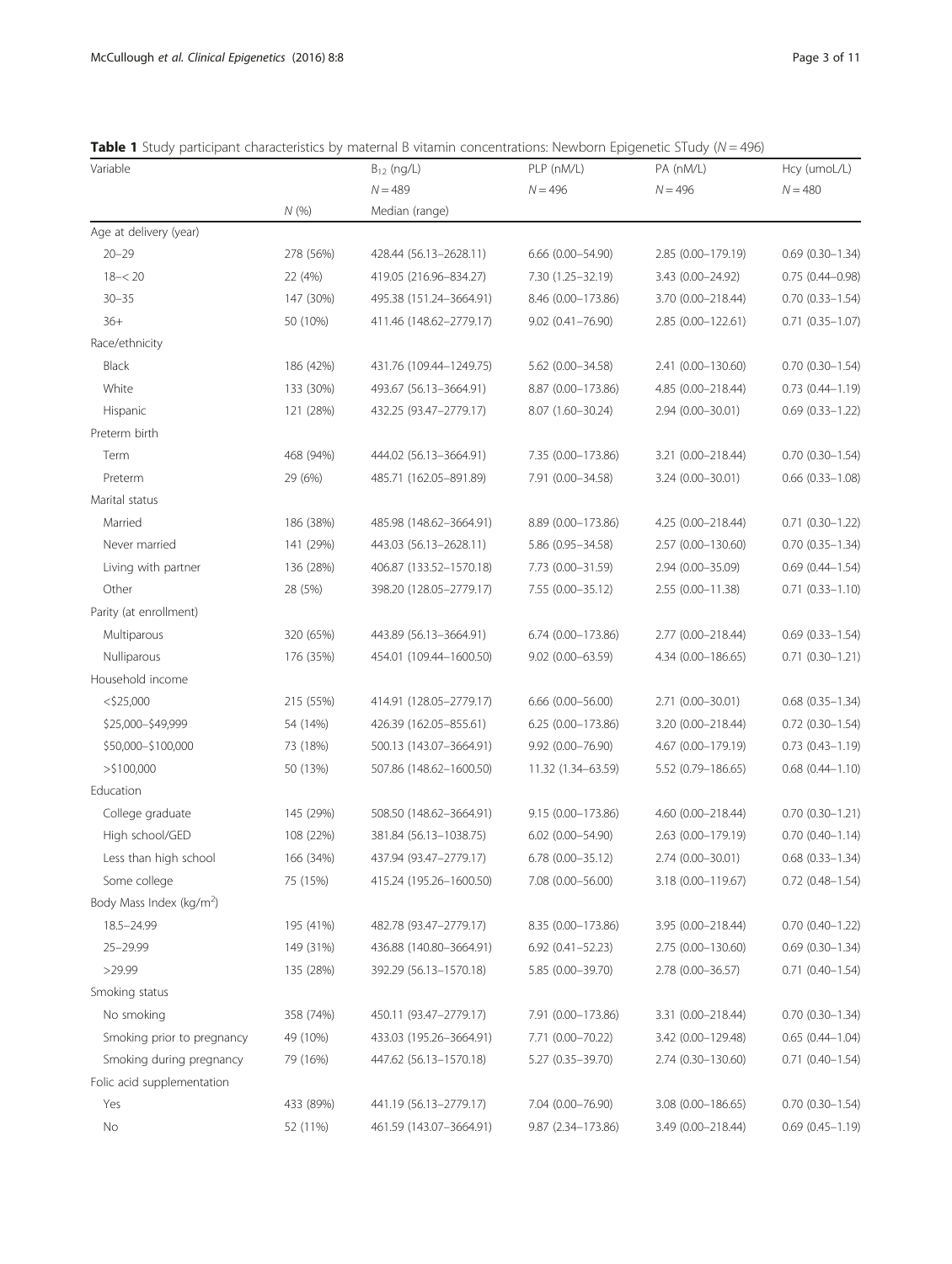| Gestational diabetes          |           |                         |                      |                    |                        |
|-------------------------------|-----------|-------------------------|----------------------|--------------------|------------------------|
| No.                           | 461 (94%) | 447.62 (56.13-3664.91)  | 7.35 (0.00-173.86)   | 3.10 (0.00-218.44) | $0.69(0.30 - 1.54)$    |
| Yes                           | 30 (6%)   | 415.23 (195.26-841.23)  | $9.07(1.43 - 33.29)$ | 3.41 (0.93-36.57)  | $0.72(0.53 - 1.07)$    |
| Gestational age at blood draw |           |                         |                      |                    |                        |
| 1st trimester                 | 316 (64%) | 455.71 (56.13-3664.91)  | 8.85 (0.00-173.86)   | 3.51 (0.00-218.44) | $0.71(0.30 - 1.54)$    |
| 2nd trimester                 | 166 (33%) | 415.23 (109.44-2779.17) | 5.77 (0.00-32.19)    | 2.70 (0.00-36.57)  | $0.66$ $(0.40 - 1.34)$ |
| 3rd trimester                 | 15 (3%)   | 301.80 (216.96-759.84)  | $3.06(0.35 - 11.64)$ | 2.16 (0.00-30.01)  | $0.62(0.44 - 1.03)$    |
| Infant sex                    |           |                         |                      |                    |                        |
| Male                          | 248 (50%) | 444.75 (109.44-3664.91) | 7.33 (0.00-76.90)    | 3.25 (0.00-179.19) | $0.70(0.33 - 1.19)$    |
| Female                        | 249 (50%) | 447.77 (56.13-2779.17)  | 7.54 (0.00-173.86)   | 3.18 (0.00-218.44) | $0.69(0.30 - 1.54)$    |

<span id="page-3-0"></span>Table 1 Study participant characteristics by maternal B vitamin concentrations: Newborn Epigenetic STudy ( $N = 496$ ) (Continued)

 $B_{12}$  vitamin  $B_{12}$ , PLP pyridoxal phosphate, PA 4-pyridoxic acid, Hcy homocysteine

## Table 2 Adjusted regression coefficients for maternal B vitamins and birth weight by infant sex: Newborn Epigenetic STudy ( $N = 496$ )

|                                            |                                              | Infant sex                                    |                              |  |  |
|--------------------------------------------|----------------------------------------------|-----------------------------------------------|------------------------------|--|--|
|                                            | All participants ( $N = 496$ )               | Male infants $(N = 248)$                      | Female infants ( $N = 248$ ) |  |  |
| Maternal B vitamin                         | $\beta$ coefficient, standard error, p value |                                               |                              |  |  |
| $\mathsf{B}_{12}$                          |                                              |                                               |                              |  |  |
| ≤322.47 ng/L                               | Reference                                    | Reference                                     | Reference                    |  |  |
| 322.48-446.04 ng/L                         | $-12.89,70.83,0.86$                          | 59.38, 104.12,0.58                            | $-29.38, 101.01, 0.77$       |  |  |
| 446.05-575.51 ng/L                         | $-35.89, 69.24, 0.60$                        | $-59.18, 105.57, 0.58$                        | 13.55, 95.10, 0.88           |  |  |
| >575.51 ng/L                               | 1.85, 69.82, 0.98                            | 108.19, 100.01,0.28                           | $-63.02, 99.61, 0.53$        |  |  |
| p for interaction                          |                                              | 0.5276                                        |                              |  |  |
| PLP                                        |                                              |                                               |                              |  |  |
| $\leq$ 3.76 nM/L                           | Reference                                    | Reference                                     | Reference                    |  |  |
| 3.77-7.47 nM/L                             | $-72.75, 71.50, 0.31$                        | 3.37, 106.39, 0.97                            | $-126.43, 102.07, 0.22$      |  |  |
| 7.48-12.05 nM/L                            | $-45.61, 73.22, 0.53$                        | $-28.02, 114.15, 0.81$                        | $-15.02$ , 99.25, 0.88       |  |  |
| >12.05 nM/L                                | 39.81, 75.75, 0.60                           | 43.48, 119.08, 0.72                           | 56.05, 100.69, 0.58          |  |  |
| p for interaction                          |                                              | 0.7014                                        |                              |  |  |
| PA                                         |                                              |                                               |                              |  |  |
| $\leq$ 2.06 nM/L                           | Reference                                    | Reference                                     | Reference                    |  |  |
| 2.07-3.21 nM/L                             | $-13.80,70.48, 0.84$                         | $-50.67, 108.60, 0.64$                        | 49.43, 96.66, 0.61           |  |  |
| 3.22-5.93 nM/L                             | $-35.02,70.51,0.62$                          | $-7.31, 107.61, 0.95$                         | $-36.80, 95.43, 0.70$        |  |  |
| >5.93 nM/L                                 | 9.95, 72.43, 0.89                            | 16.03, 112.20, 0.89                           | 35.43, 97.44, 0.72           |  |  |
| p for interaction                          |                                              | 0.9134                                        |                              |  |  |
| Hcy                                        |                                              |                                               |                              |  |  |
| $\leq$ 4.40 umol/L                         | Reference                                    | Reference                                     | Reference                    |  |  |
| 4.41-5.10 umol/L<br>$-57.72$ , 70.94, 0.42 |                                              | $-143.95, 108.74, 0.19$                       | 27.65, 95.21, 0.77           |  |  |
| 5.11-6.00 umol/L                           | $-72.86,71.21,0.31$                          | $-275.57, 105.70, 0.01$                       | 76.91, 98.03, 0.43           |  |  |
| >6.00 umol/L                               | $-87.21, 70.48, 0.22$                        | $-210.40, 102.08, 0.04$<br>27.33, 98.14, 0.78 |                              |  |  |
| p for interaction                          |                                              | 0.1021                                        |                              |  |  |

Adjusted for gestational age at delivery, gestational age at blood draw, maternal pre-pregnancy body mass index, maternal race/ethnicity, parity, household income and maternal smoking

 $B_{12}$  vitamin  $B_{12}$ , PLP pyridoxal phosphate, PA 4-pyridoxic acid, Hcy homocysteine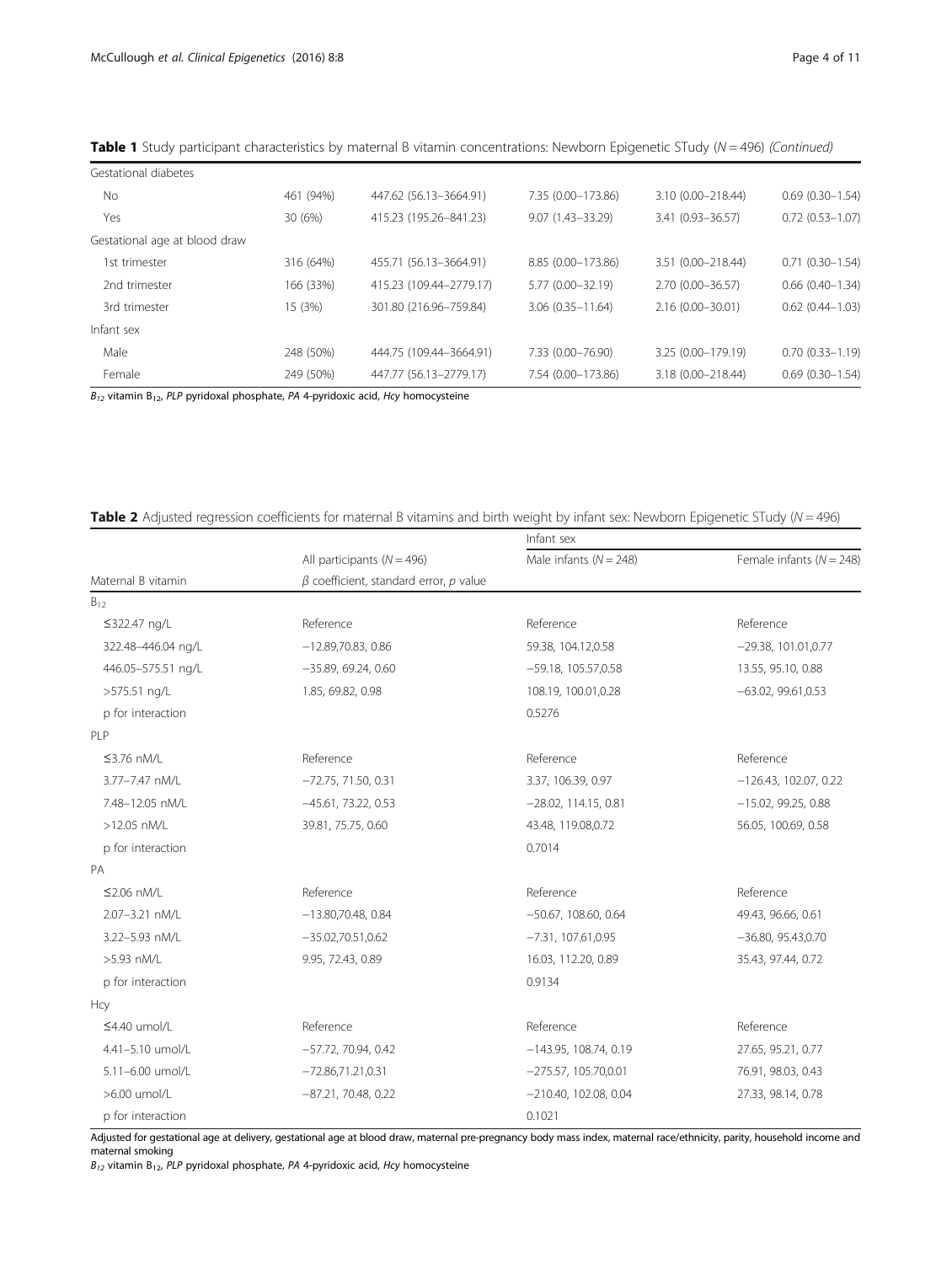|                                       |                                              | Infant sex                 |                               |  |  |
|---------------------------------------|----------------------------------------------|----------------------------|-------------------------------|--|--|
|                                       | All participants ( $N = 273$ )               | Male children (N-137)      | Female children ( $N = 136$ ) |  |  |
| Maternal B vitamin                    | $\beta$ coefficient, standard error, p value |                            |                               |  |  |
| $B_{12}$                              |                                              |                            |                               |  |  |
| ≤322.47 ng/L                          | Reference                                    | Reference                  | Reference                     |  |  |
| 322.48-446.04 ng/L                    | $-381.14$ , 732.87, 0.60                     | 33.23, 1199.92, 0.98       | $-625.74, 891.01, 0.49$       |  |  |
| 446.05-575.51 ng/L                    | $-1395.75, 673.18, 0.04$                     | $-1010.30, 1086.31, 0.36$  | $-1782.25711.58, 0.02$        |  |  |
| >575.51 ng/L                          | $-2203.03, 722.49, 0.003$                    | $-2154.17, 1224.31, 0.09$  | $-1626.59, 837.17, 0.07$      |  |  |
| p for interaction                     |                                              | 0.6998                     |                               |  |  |
| PI <sub>P</sub>                       |                                              |                            |                               |  |  |
| $\leq$ 3.76 nM/L                      | Reference                                    | Reference                  | Reference                     |  |  |
| 3.77-7.47 nM/L                        | 448.65, 839.88, 0.60                         | 1116.26, 1213.31,0.37      | $-1964.83, 1063.30, 0.08$     |  |  |
| 7.48-12.05 nM/L                       | 694.16, 897.50, 0.44                         | 1220.60, 1530.15, 0.43     | $-1778.70, 1006.86, 0.09$     |  |  |
| >12.05 nM/L<br>1181.95, 866.33, 0.18  |                                              | 2943.29, 1365.99, 0.04     | $-1737.49, 936.33, 0.08$      |  |  |
| p for interaction                     |                                              | 0.1018                     |                               |  |  |
| PA                                    |                                              |                            |                               |  |  |
| $\leq$ 2.06 nM/L                      | Reference                                    | Reference                  | Reference                     |  |  |
| 2.07-3.21 nM/L                        | $-268.93, 891.83, 0.76$                      | 391.05, 1476.59, 0.79      | $-1041.07,938.43,0.28$        |  |  |
| 3.22-5.93 nM/L                        | -997.02, 778.44, 0.20                        | 784.35, 1434.70, 0.59      | $-2307.87, 718.25, 0.005$     |  |  |
| $-294.59, 826.98, 0.72$<br>>5.93 nM/L |                                              | 983.67, 1525.03, 0.52      | $-1334.04, 689.14, 0.07$      |  |  |
| p for interaction                     |                                              | 0.2046                     |                               |  |  |
| <b>Hcy</b>                            |                                              |                            |                               |  |  |
| $\leq$ 4.40 umol/L                    | Reference                                    | Reference                  | Reference                     |  |  |
| 4.41-5.10 umol/L                      | 227.32, 755.24, 0.76                         | $-692.64, 1335.38, 0.61$   | 63.93,715.18, 0.93            |  |  |
| 5.11-6.00 umol/L                      | 71.24,793.17, 0.93                           | $-1992.29, 1505.14.0.20$   | 730.08, 837.30, 0.40          |  |  |
| >6.00 umol/L                          | $-217.90,795.33, 0.79$                       | $-1256.44$ , 1479.32, 0.40 | 554.96, 878.78, 0.54          |  |  |
| p for interaction                     |                                              | 0.7041                     |                               |  |  |

<span id="page-4-0"></span>**Table 3** Maternal B vitamins and 3-year weight gain by infant sex: Newborn Epigenetics STudy ( $N = 273$ )

Adjusted for gestational age at blood draw, maternal pre-pregnancy body mass index, household income, maternal race/ethnicity, breastfeeding, and caloric intake at age 3

BMI body mass index,  $B_{12}$  vitamin B<sub>12</sub>, PLP pyridoxal phosphate, PA 4-pyridoxic acid, Hcy homocysteine

DMRs, previously shown to associate with fetal growth in our study population [\[17](#page-9-0), [18\]](#page-9-0). Mean methylation % (standard deviation) for differentially methylated regions by quartile of maternal B-vitamin status are provided in Additional file [2](#page-9-0): Table S2. After adjusting for gestational age at delivery, gestational age at blood draw, maternal race/ethnicity, maternal smoking, and pre-pregnancy BMI, we found that PLP was positively associated with methylation at the MEG3 DMR, consistent with a threshold effect ( $\beta_{\text{Quartile } 3} = 2.01$  and  $\beta_{\text{Quartile } 4} = 3.24$ ,  $p \le 0.05$ ) (Table [4](#page-5-0)). No association was found between maternal micronutrient levels and DNA methylation at other DMRs. It is possible that intraindividual variability between replicate measures could be greater than the interindividual variability across samples, which would make it difficult to decipher true differences due to exposure versus differences that occur naturally in the population. For each of the DMRs

analyzed herein, the interindividual variability exceeded the intraindividual variability (Fig. [1](#page-5-0)), supporting the validity of the association identified.

## **Discussion**

Our study did not find evidence of an association between maternal micronutrient concentrations and birth weight overall, but we observed that higher maternal Hcy concentration was associated with lower birth weight in male infants. The offspring of the mothers in the highest concentrations of  $B_{12}$  had lower WG compared to the offspring of the mothers in the lowest quartile, and higher WG was observed among male offspring of the mothers in the highest quartile of maternal PLP. Maternal PLP concentrations were positively associated with methylation at the MEG3 DMR.

Vitamin  $B_{12}$  is essential for cellular growth and differentiation, as well as for DNA methylation, and could be an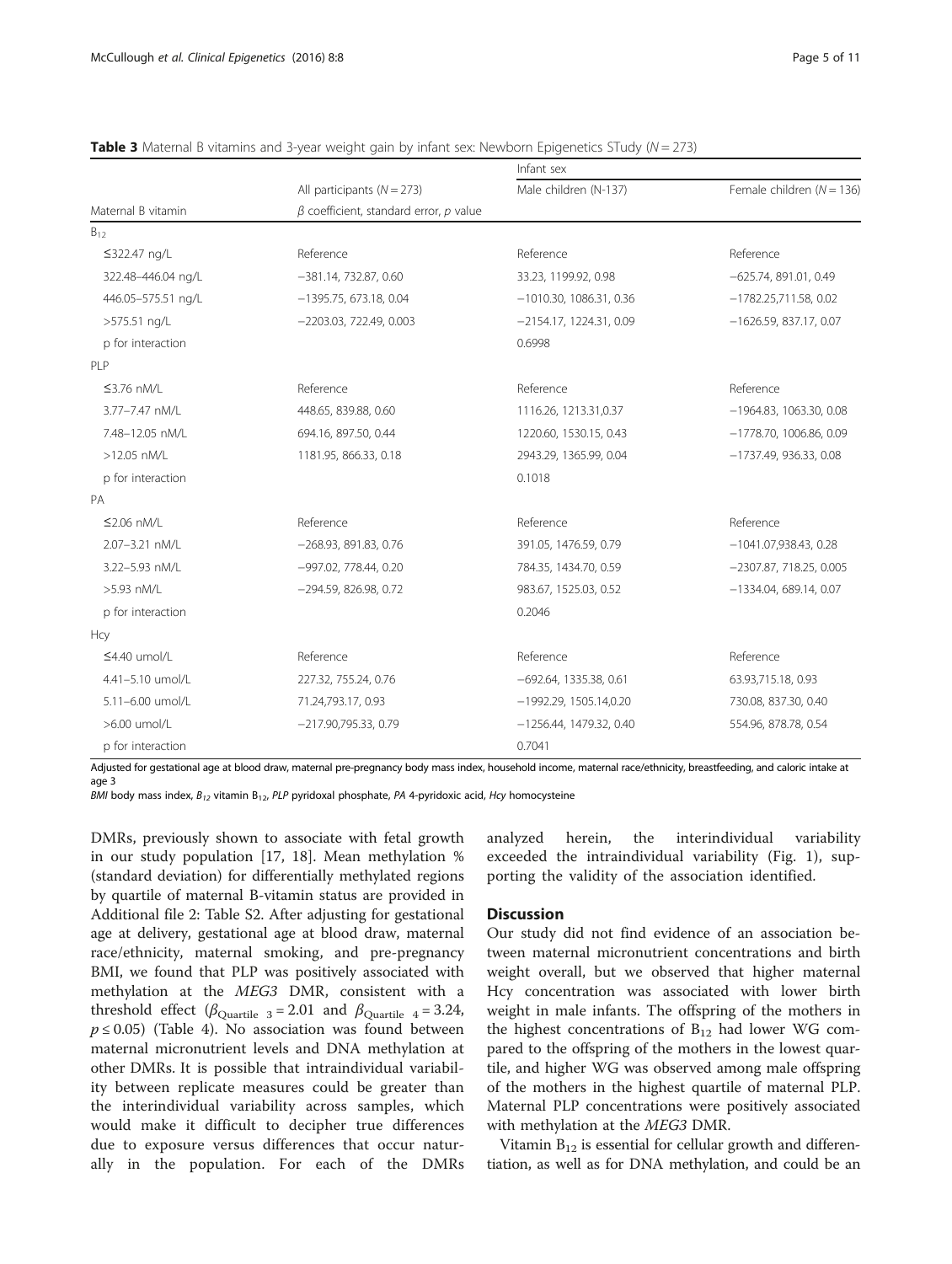|                     | H19 DMR                                      | MEG3 DMR            | SGCE/PEG10 DMR      | PLAGL1 DMR          |  |  |
|---------------------|----------------------------------------------|---------------------|---------------------|---------------------|--|--|
|                     | mean methylation % (standard deviation)      |                     |                     |                     |  |  |
|                     | 47.93 (3.82)                                 | 72.64 (5.55)        | 45.98 (5.17)        | 57.79 (6.33)        |  |  |
| Maternal B vitamins | $\beta$ coefficient, Standard Error, p value |                     |                     |                     |  |  |
| $B_{12}$            |                                              |                     |                     |                     |  |  |
| ≤322.47 ng/L        | Reference                                    | Reference           | Reference           | Reference           |  |  |
| 322.48-446.04 ng/L  | 0.53, 0.57, 0.35                             | 0.53, 0.85, 0.53    | 0.01, 0.66, 0.98    | 0.39, 0.95, 0.68    |  |  |
| 446.05-575.51 ng/L  | 0.68, 0.56, 0.22                             | 0.01, 0.82, 0.99    | 0.26, 0.66, 0.70    | 0.58, 0.94, 0.54    |  |  |
| >575.51 ng/L        | $-0.41, 0.57, 0.48$                          | $-0.93, 0.85, 0.27$ | 0.47, 0.67, 0.48    | 1.79, 0.96, 0.06    |  |  |
| PLP                 |                                              |                     |                     |                     |  |  |
| $\leq$ 3.76 nM/L    | Reference                                    | Reference           | Reference           | Reference           |  |  |
| 3.77-7.47 nM/L      | $-0.15, 0.60, 0.80$                          | 0.23, 0.83, 0.79    | 0.99, 0.75, 0.19    | $-0.02, 0.98, 0.99$ |  |  |
| 7.48-12.05 nM/L     | $-0.68, 0.62, 0.28$                          | 2.01, 0.89, 0.03    | $-0.33, 0.79, 0.68$ | $-0.26, 1.02, 0.80$ |  |  |
| >12.05 nM/L         | $-0.07, 0.63, 0.91$                          | 3.24, 0.89, <0.01   | $-0.30, 0.81, 0.71$ | $-0.11, 1.04, 0.91$ |  |  |
| PA                  |                                              |                     |                     |                     |  |  |
| $\leq$ 2.06 nM/L    | Reference                                    | Reference           | Reference           | Reference           |  |  |
| 2.07-3.21 nM/L      | $-0.45, 0.58, 0.44$                          | $-0.18, 0.84, 0.83$ | 1.46, 0.74, 0.05    | 1.27, 0.95, 0.18    |  |  |
| 3.22-5.93 nM/L      | $-0.09, 0.60, 0.88$                          | $-0.24, 0.87, 0.79$ | 0.79, 0.75, 0.29    | 1.54, 0.98, 0.12    |  |  |
| >5.93 nM/L          | $-0.57, 0.61, 0.35$                          | 1.62, 0.87, 0.06    | 0.08, 0.78, 0.92    | $-0.15, 0.99, 0.88$ |  |  |
| Hcy                 |                                              |                     |                     |                     |  |  |
| $\leq$ 4.40 umol/L  | Reference                                    | Reference           | Reference           | Reference           |  |  |
| 4.41-5.10 umol/L    | 1.01, 0.59, 0.09                             | 1.49, 0.87, 0.09    | 1.43, 0.77, 0.06    | 1.46, 0.98, 0.14    |  |  |
| 5.11-6.00 umol/L    | $-0.97, 0.58, 0.10$                          | 1.07, 0.86, 0.21    | 1.19, 0.76, 0.12    | 1.77, 0.97, 0.07    |  |  |
| >6.00 umol/L        | 0.19, 0.60, 0.75                             | 1.60, 0.87, 0.07    | 1.36, 0.79, 0.09    | 1.10, 0.98, 0.27    |  |  |

<span id="page-5-0"></span>Table 4 Adjusted regression coefficients for maternal B vitamins and infant differentially methylated regions: Newborn Epigenetic STudy  $(N = 429)$ 

Adjusted for gestational age at delivery, gestational age at blood draw, maternal race/ethnicity, maternal smoking and pre-pregnancy body mass index DMR differentially methylated region,  $B_{12}$  vitamin  $B_{12}$ , PLP pyridoxal phosphate, PA 4-pyridoxic acid, Hcy homocysteine



independent factor for fetal development [[19](#page-9-0)]. Pregnancyassociated declines in  $B_{12}$  are common but are likely attributed to increased fetal absorption and placental transport [\[20](#page-9-0)]. The literature on the association between maternal vitamin  $B_{12}$  status and adverse pregnancy outcomes are mixed. A single study conducted among a cohort of pregnant women in Bangalore, India, showed that low maternal  $B_{12}$  concentrations were associated with elevated risk of intrauterine growth restriction (IUGR) [[21](#page-9-0)]. However, several other investigations report no significant association between maternal  $B_{12}$  status (measured at various time points during the prenatal period) and birth weight or IUGR [[7](#page-9-0), [8, 22](#page-9-0)]. We similarly found no association with birth weight. To our knowledge, we are the first to report on the association between maternal concentrations of vitamin  $B_{12}$  and offspring WG at age 3 years. Our finding of an inverse association between maternal  $B_{12}$ concentrations and WG could suggest that maternal B vitamins during the prenatal period have downstream effects on offspring body size, and these associations may, in part, drive the inverse relationship between childhood  $B_{12}$  concentrations and obesity [\[23\]](#page-9-0).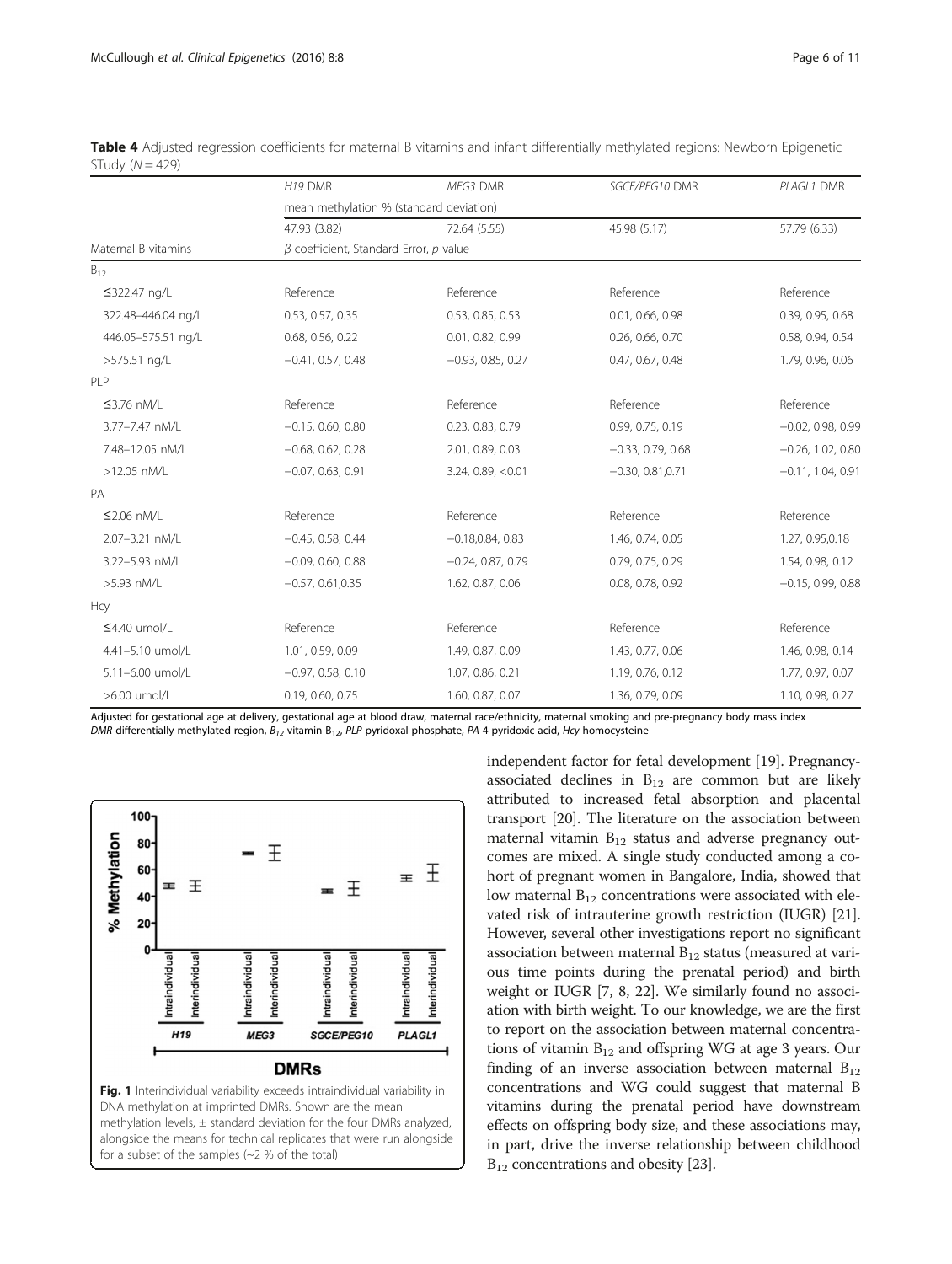Plasma PLP, the best single indicator of vitamin  $B_6$ status, is involved in many aspects of macronutrient metabolism and is known to decline during gestation [[24\]](#page-9-0). Several studies report positive associations between maternal  $B_6$  supplementation and birth weight, including a recent meta-analysis where a 217-g difference (95 % CI: 130–304;  $p = 0.009$ ) was observed [\[24](#page-9-0)]. We observed a monotonic increase in birth weight with increasing maternal PLP concentration, but the effect was small and insignificant. We found no previous studies that examined the association between maternal PLP and offspring WG, and anthropometric data on children whose mothers received vitamin  $B_6$  supplements during pregnancy are not available.

The concentrations of Hcy, a sulfur-containing amino acid, are tightly regulated by two enzymatic pathways: (1) Hcy can be remethylated to methionine by a pathway requiring folate and vitamin  $B_{12}$  as a methyl donor and co-factor, respectively, or (2) Hcy may be removed by transsulfuration, a pathway reliant on vitamin  $B_6$  [\[25](#page-9-0)]. Therefore, deficiencies of folate, vitamin  $B_{12}$ , or vitamin  $B<sub>6</sub>$  are likely to lead to increase Hcy. Blood concentrations of Hcy during pregnancy are variable: a slight decrease during early gestation; a nadir between 20 and 32 weeks; and subsequent rise after delivery [[26\]](#page-9-0). Investigations of the association between maternal total Hcy and birth weight have yielded diverging results. Many, but not all [\[7](#page-9-0)], studies have observed an increased risk of LBW or IUGR in women with elevated levels of total Hcy [\[27](#page-9-0), [28\]](#page-9-0) and a recent meta-analysis showed that hyperhomocysteinaemia (>90th percentile) was associated with a 25 % increased odds of being SGA (95 % CI: 1.09, 1.44) [\[29](#page-9-0)]. While we found no statistically significant associations between Hcy and birth weight overall, we did observe a novel inverse association among male infants. No previous study had evaluated WG or BMI with prenatal maternal Hcy concentrations, and our study found no significant associations.

The association between nutrients in the one-carbon pathway and offspring methylation are well-documented in animal models [\[30](#page-9-0), [31\]](#page-9-0), but studies among humans are limited. A cross-sectional study assessing maternal vitamin  $B_{12}$  status at the time of parturition found inverse associations with umbilical cord blood IGF2 DMR methylation [[13](#page-9-0)]. Another study showed associations between plasma levels of Hcy and cord blood DNA methylation of 289 CpG sites [\[32\]](#page-9-0). A recent investigation of dietary nutrients showed maternal vitamin  $B_2$  intake was positively correlated with PLAGL1 DMR methylation in umbilical cord blood, although no association was found with  $B_6$  or  $B_{12}$  [[15\]](#page-9-0). These investigations were limited by cross-sectional data collection, small samples, and inadequate assessment of maternal micronutrient status. While these associations may be by chance, our study is

the first to show an association between maternal PLP and offspring methylation at the MEG3 DMR which could be an important epigenetic tag for maternal B vitamin adequacy. Vitamin  $B_6$  is integrally involved in the 1-CC metabolism pathway and acts as a co-factor for epigenetic processes including DNA methylation [\[10](#page-9-0)]. Insufficient maternal micronutrients may affect the efficiency of the one-carbon pathway, interfering with DNA methylation and epigenetic regulation of genes such as MEG3 during critical periods of development. MEG3 produces a long non-coding RNA and altered expression is associated with multiple disorders including the chromosome 14 uniparental disomies [\[33\]](#page-10-0).

Strengths of our study include its large populationbased sample, prospective design, and use of blood biomarkers to assess maternal micronutrient status. We were additionally able to consider adjustment for and present results stratified by FA supplementation—although cells became small. Although we observed associations between maternal micronutrients, birth weight, childhood WG, and the MEG3 DMR, these findings should be interpreted in context of the study limitations. While our findings could be due to chance, by considering a small number of DMRs  $(N = 4)$  for which we had strong biologic rationale, we (1) mitigate concerns regarding multiple comparisons; (2) reduce the likelihood of type II error; and (3) generate data which may be replicated in future studies. We assessed maternal micronutrient concentrations at a single time point and for a large proportion of women data were unavailable. Further, LBW and macrosomia were infrequent in our study population and were unable to examine associations with birth weight extremes. While we are the first to estimate associations between maternal B vitamin and Hcy concentrations and childhood WG, in some, strata sample size was reduced considerably. Finally, while there is an urgent need to better understand how maternal micronutrients involved in the 1-CC metabolism pathway affect developmental epigenetics, redundancy in methyl-donor supply pathways may indicate that alterations of one substrate could, through compensatory mechanisms, perturb others [\[34](#page-10-0)]. A more comprehensive approach is necessary to gain a complete understanding of how these nutrients affect DNA methylation in a larger number of regulatory regions.

## Conclusions

Our study, in a large ethnically diverse cohort of mothers and their offspring, suggests that with the exception of a sex-specific effect for Hcy, B vitamins are not associated with birth weight. However, both  $B_{12}$  and PLP appear to be associated with 3-year WG. We further showed that maternal PLP concentrations were positively associated with methylation at the MEG3 DMR and may be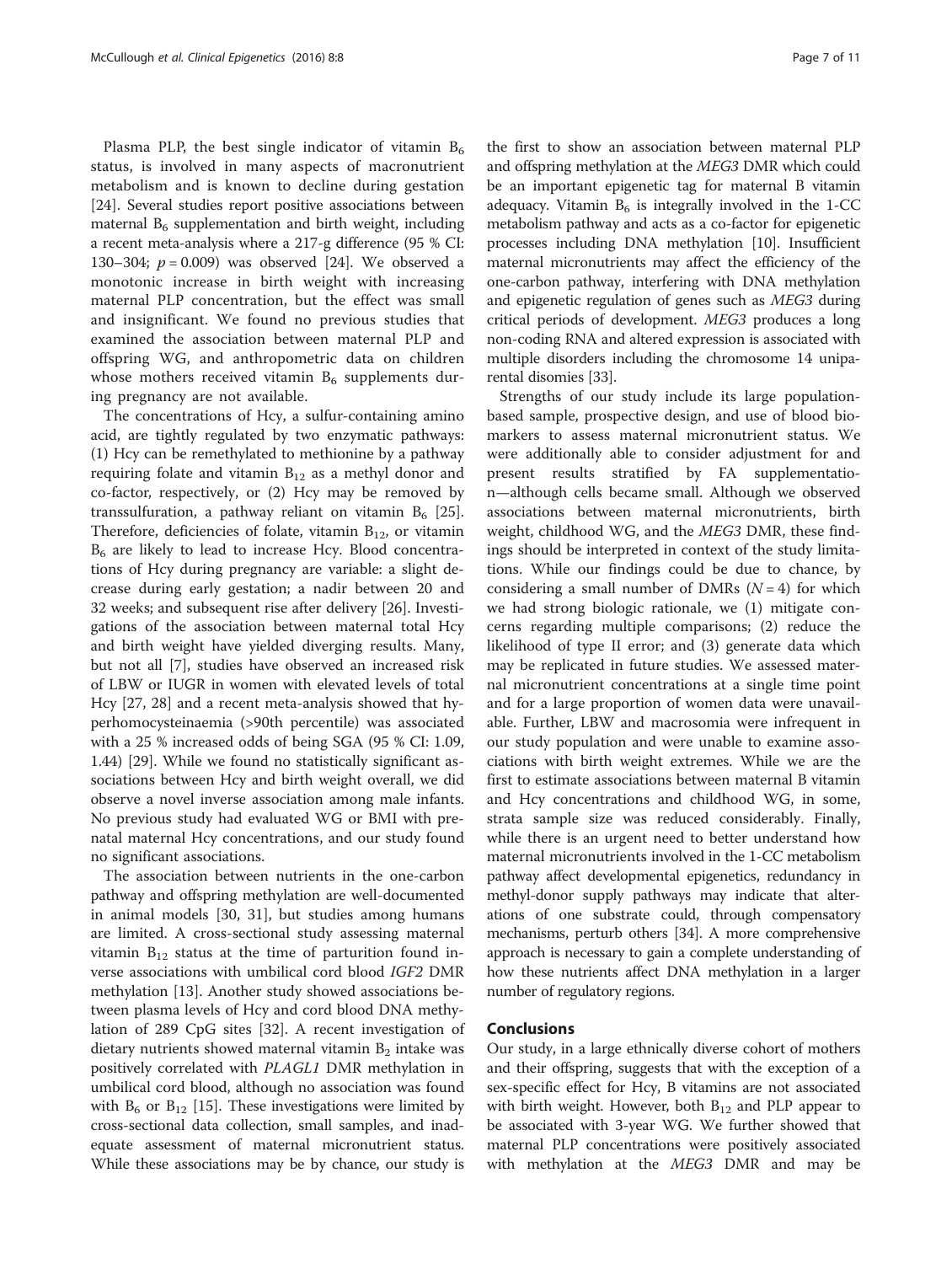important for understanding the effects of prenatal nutrition on adult health outcomes. The association between specific maternal micronutrients on the 1-CC metabolism pathway and adverse pregnancy outcomes continue to be an area of clinical and public health significance. Additional studies in large prospective birth cohorts may aid in understanding their independent and cooperative effects on fetal health, childhood outcomes, and adult disease risk. Additional mechanistic insights on the role of these nutrients and DNA methylation could provide epigenetic targets for surveillance and intervention.

## Methods

### Ethics, consent, and permissions

The study protocol was approved by the Duke University, Durham Regional Hospital and North Carolina State University Institutional Review Boards. Written, informed consent was obtained for all study participants prior to data collection.

## Study participants

The study participants were enrolled as part of the Newborn Epigenetics STudy (NEST), a prospective study of women and their offspring. Methods for enrollment of the study participants have been previously described [[35](#page-10-0)]. Briefly, between 2009 and 2011, English- or Spanishspeaking pregnant women ≥18 years were identified from clinic logs of five prenatal clinics and obstetric facilities in Durham County, NC, USA. Women were excluded from the study if they did not intend to use one of the participating obstetric facilities for delivery, planned to relinquish custody of the child, move from the area in the subsequent 3 years, or had established HIV infection. Among 2548 eligible women, 1700 (66.7 %) were consented and enrolled. Women enrolled in the study were similar to those who declined with respect to age ( $p = 0.66$ ) but dissimilar with respect to race  $(p < 0.001)$ , where non-participating women were more likely to be Asian and Native American. Among the 1700 consenting women, 115 were excluded due to infant deaths before, during, or soon after birth. An additional 281 who were illiterate, underage, refused further participation or could not be located were excluded, such that 1304 (76.7 %) remained in the study. Of the remaining women, we measured B vitamin/Hcy concentrations from the maternal venous blood of the first 528, 63 % of which was drawn during the first trimester. These analyses are restricted to the 496 singleton infant-mother pairs in whose blood draw and birth weight data were available.

## Data collection

Data collection occurred at multiple time points throughout the study period as follows: (1) upon enrollment, participants provided peripheral blood samples (gestational age at enrollment: range = 4.0–32.5 weeks, mean = 12 weeks) and completed a self-administered questionnaire which queried women on their sociodemographic, reproductive, and lifestyle characteristics in the 6 months prior; (2) upon delivery, birth outcomes were abstracted from medical records and infant cord blood specimens were obtained to assess offspring methylation; and (3) at age 3 years, data on child anthropometry and dietary characteristics were obtained for 273 of the 496 offspring for whom maternal B vitamins were measured. The participants with and without childhood data did not differ with respect to key variables (e.g., maternal age, micronutrient concentrations, and birth weight  $[p > 0.05]$ ).

## Measurement of maternal micronutrient concentrations (e.g.,  $B_{12}$ , PLP, PA and Hcy)

Quantitative analysis of plasma  $B_{12}$  was performed using the commercial kit, ID-Vit Vitamin  $B_{12}$  (Immundiagnostic-ALPCO; Salem, NH, Ref KIF012) according to the manufacturer's instructions. The kit uses the vitamin  $B_{12}$ -dependent strain *Lactobacillus delbruekii* subsp. lactis (ATCC 7830) in a 96-well format. After processing, L. delbruekii growth was measured by turbidimetry at 610 nm using the Molecular Devices, Versa-Max Tunable Plate Reader. Data analysis was performed using the commercially available software Soft-Max version 3.1, Molecular Devices. PLP and PA were measured by highperformance liquid chromatography (HPLC) which requires the removal of plasma protein, conversion of the liberated PLP to 4-pyridoxic acid 5′-phosphate in alkaline medium containing cyanide (derivatization), followed by acidification. The acidified samples were subjected to reversed phase HPLC separation, and detection was carried out with fluorescence with excitation at 320 nm; emission at 416. A Thermo Separation Products System, pump model P200, autosampler model AS300, fluorescence detector model FL300 was used. Plasma Hcy was similarly assessed using HPLC with UV detection at 384 nm. Maternal micronutrient concentrations were right skewed and quartiled.

## Assessment of birth and childhood outcomes

Trained personnel abstracted parturition data from medical records after delivery. These data included birth weight, gestational age at birth (week), and infant sex. Infant birth weight (grams [g]) showed no evidence of departure from normality and was analyzed as a continuous variable. Age 3 WG (g) was slightly right skewed and calculated using the following formula: ((age 3 weight [g]/age at which weight was obtained [months])\*36 months) − birth weight [g] and assessed continuously.

## Assessment of covariates and effect measure modifiers

The participants self-reported maternal age at delivery, race/ethnicity, marital status, parity, diabetes, and weight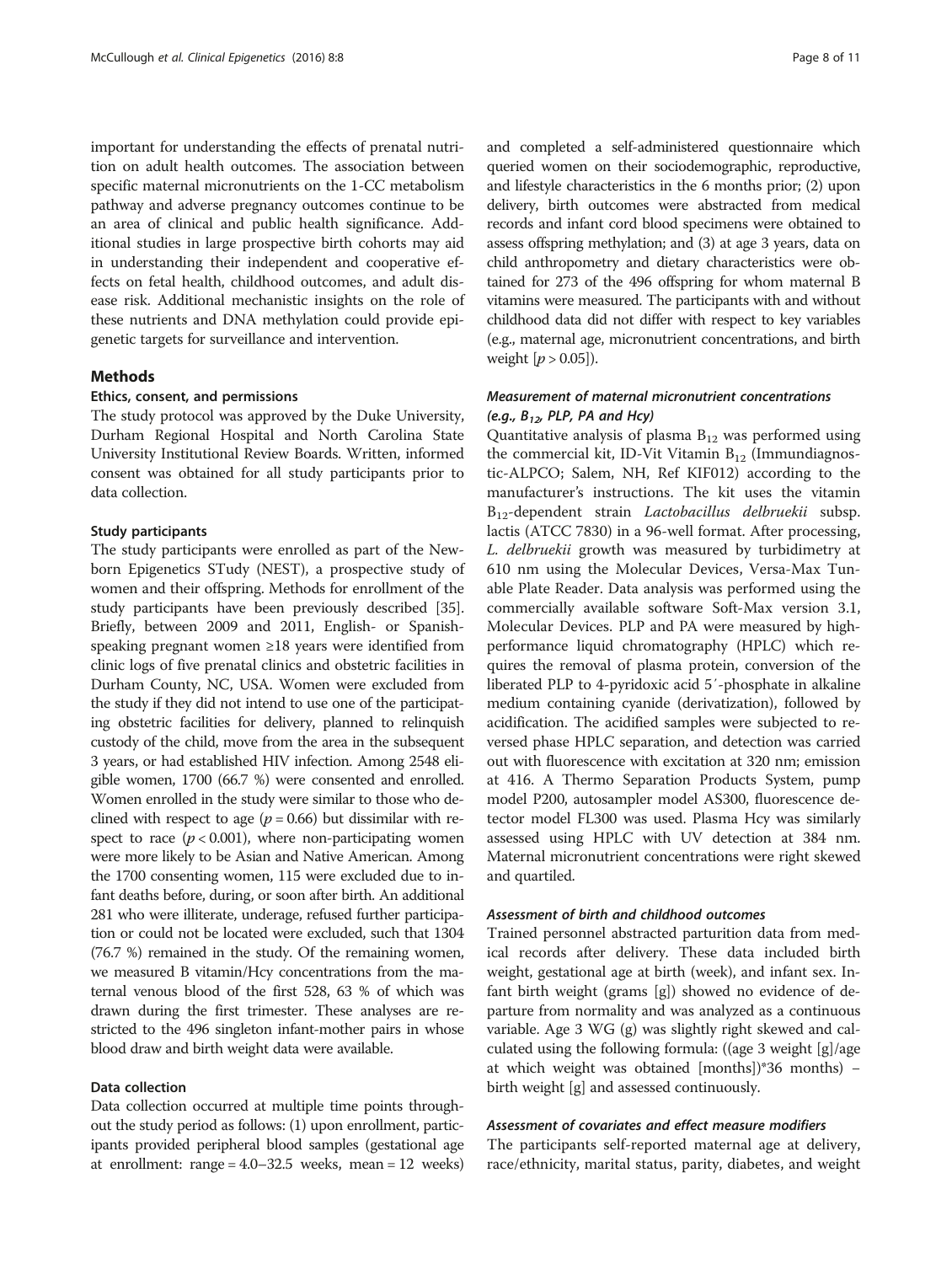<span id="page-8-0"></span>and height at last menstrual period (LMP), all of which were subsequently verified with abstracted medical records. Household income, maternal education, cigarette smoking, FA supplementation, and infant feeding practices were self-reported via questionnaire.

We considered maternal race/ethnicity, infant sex, maternal pre-pregnancy BMI, and FA supplementation as potential modifiers of the association between maternal micronutrient concentrations and birth weight. Race/ ethnic categories were assigned based on women's selfidentification as Black/African American, non-Hispanic White, or Hispanic White. Infant sex was abstracted from medical records. Maternal BMI was calculated from self-reported weight (kg) and height (m) at LMP and expressed as  $\text{kg/m}^2$ . FA supplementation was selfreported at baseline.

### DNA methylation analysis

Infant genomic DNA (800 ng) was modified by treatment with sodium bisulfite using the Zymo EZ DNA Methylation kit (Zymo Research; Irvine, CA, USA). Bisulfite treatment of denatured DNA converts all unmethylated cytosines to uracils but leaves methylated cytosines unchanged, allowing quantitative definition of cytosine methylation status. Pyrosequencing was performed using Pyromark Q96 MD pyrosequencers (Qiagen) to measure DNA methylation at four imprint regulatory regions known to associate with fetal growth and development in NEST study participants [[17](#page-9-0), [18\]](#page-9-0) including the following: the H19 DMR regulating the IGF2/H19 domain, the MEG3 DMR regulating the DLK1/MEG3 domain, the SGCE/PEG10 DMR positioned between epsilon sarcoglycan and paternally expressed gene 10, and the PLAGL1 DMR [\[36\]](#page-10-0). Assays were designed to query established DMRs using the Pyromark Assay Design Software (Qiagen). Polymerase chain reaction (PCR) conditions were optimized to produce a single, robust amplification product by adjusting annealing temperature and magnesium chloride concentrations. The primers, chromosomal location, and coordinates along with the PCR conditions for all four regions investigated here were previously provided [\[36\]](#page-10-0). Defined mixtures of fully methylated and unmethylated control DNAs were used to show a linear increase in detection of methylation values as the level of input DNA methylation increased (Pearson  $r > 0.99$  for all DMRs). Once the optimal conditions were defined, each DMR was analyzed using the same amount of input DNA from each specimen (40 ng, assuming complete recovery following bisulfite modification), keeping the thermocycler and pyrosequencer constant. Controls to determine the bisulfite conversion efficiency were included for each DMR with every sample run. For all data included in the analysis, the conversion efficiency exceeded 97 %. Percent methylation for each CpG cytosine was determined using Pyro Q-CpG Software (Qiagen). We interrogated between four and eight CpG sites per DMR: four for H19, eight for MEG3, six for SGCE/PEG10, and six for PLAGL1.

## Statistical analysis

We compared the distribution of demographic and obstetric characteristics across quartiles of  $B_{12}$ , PLP, PA, and Hcy using chi-squared tests [[37\]](#page-10-0). Generalized linear models were used to estimate the association between maternal micronutrient concentrations (at enrollment) and birth weight as well as age 3 WG [[38\]](#page-10-0) (a priori twosided  $p \le 0.05$ ). For all models, we considered adjustment for the following covariates: maternal age, race/ethnicity, gestational age at delivery, marital status, parity upon enrollment, household, maternal education, maternal BMI at LMP, maternal smoking, maternal FA supplementation, gestational diabetes, gestational age at blood draw, and infant sex. For childhood WG analyses, we additionally considered adjustment for every breastfeeding, in-home smoking, height, and caloric intake at age 3 years. Final confounders were selected based on directed acyclic graphs [\[39\]](#page-10-0) and backward elimination [[40](#page-10-0)].

Among 429 term mother-infant pairs where methylation data for at least one of four DMRs was available and nutrient data were measured, we examined associations with maternal micronutrient concentrations. Study participants with DMR data available were similar to those without DMR data with respect to maternal age, micronutrient concentrations, and birth weight ( $p$  values  $>0.05$ ). Cronbach's alphas were >0.89 for all DMRs considered, suggesting mean methylation levels for each DMR could be used in our models [\[35\]](#page-10-0). We used  $F$  tests [\[40\]](#page-10-0) for parametric analyses and Wilcoxon rank-sum tests [[37](#page-10-0)] to examine DNA methylation levels by maternal micronutrient concentration, adjusting for factors shown to influence DNA methy-lation [\[41\]](#page-10-0) (a priori  $p \le 0.05$ ). All statistical analyses were conducted in SAS v9.3 (SAS Institute, Cary, NC, USA).

#### Availability of Supporting Data

The data set supporting the results of this epidemiologic research will be available with appropriate human subject protection in a separate file.

## Additional files

[Additional file 1: Table S1.](dx.doi.org/10.1186/s13148-016-0174-9) Maternal B vitamins and infant birth weight associations by folic acid supplementation: Newborn Epigenetic Study  $(N = 484)$ . Adjusted regression coefficients and standard errors for the association between maternal B vitamins (cobalamin  $[B_{12}]$ , pyridoxal phosphate [PLP], 4-pyridoxic acid [PA] and homocysteine [Hcy]) and infant birth weight in strata of folic acid supplementation: Newborn Epigenetic STudy.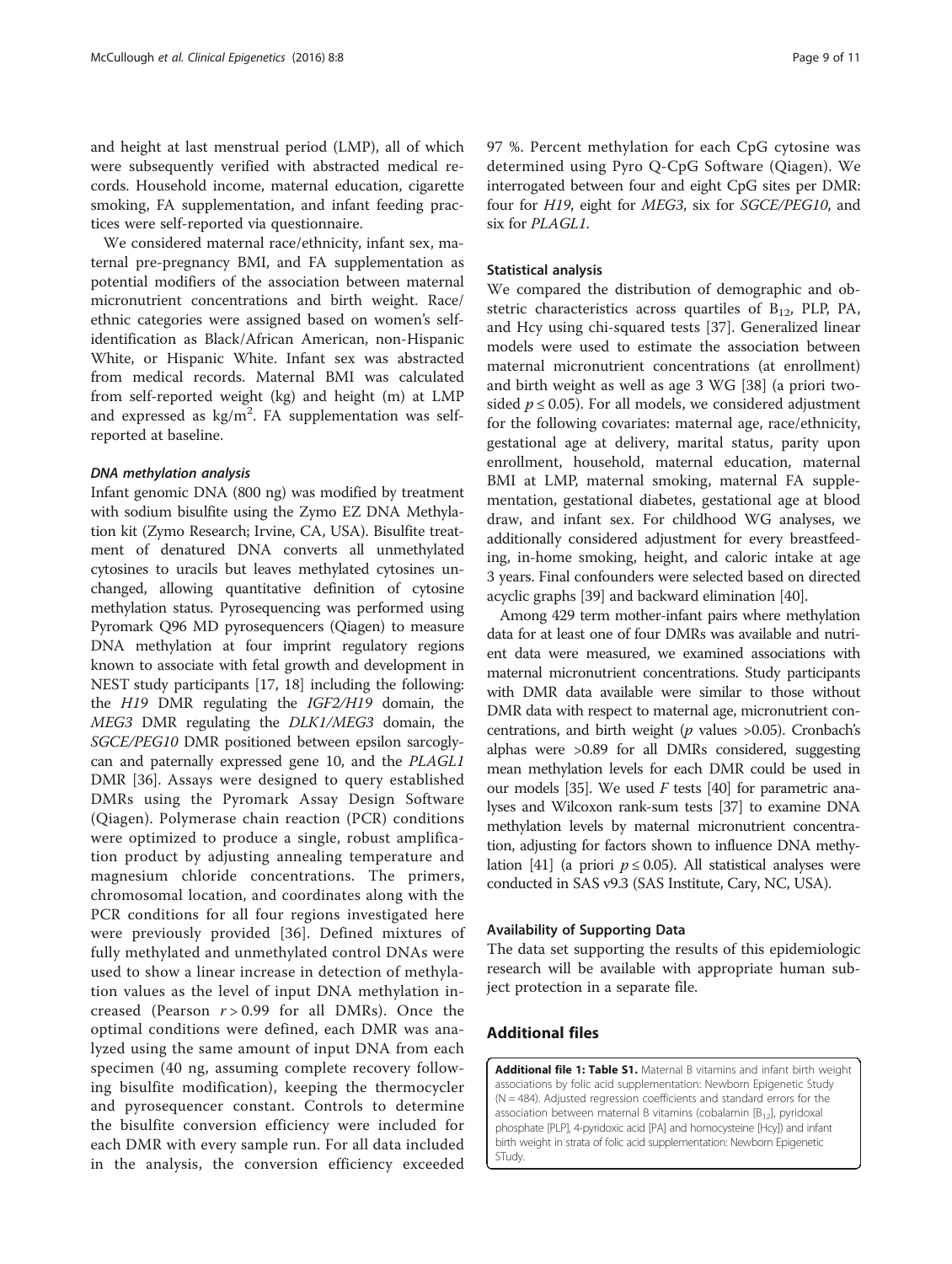<span id="page-9-0"></span>[Additional file 2: Table S2.](dx.doi.org/10.1186/s13148-016-0174-9) Mean methylation percentage (standard deviation) for differentially methylated regions by quartile of maternal B vitamin status. Newborn Epigenetic STudy ( $N = 429$ ). Mean methylation percentage (standard deviation) for differentially methylated regions by quartile of maternal B vitamins (cobalamin  $[B_{12}]$ , pyridoxal phosphate [PLP], 4-pyridoxic acid [PA], and homocysteine [Hcy]).

#### Competing interests

The authors declare that they have no competing interests.

#### Authors' contributions

The authors' responsibilities were as follows: LEM, CH, and MAM formulated the research question; CH, SKM, and APM designed and conducted the research; CH and SKM provided the essential materials; LEM and EEM analyzed the data; LEM and EEM wrote the paper; CH, LEM, and MAM had primary responsibility for the final content. All authors aided in data interpretation, reviewed draft manuscripts, and approved the final manuscript.

#### Acknowledgements

We thank the participants of the NEST study project. We also acknowledge Stacy Murray, Kennetra Irby, Siobhan Greene, and Anna Tsent for their recruiting efforts and Carole Grenier, Erin Erginer, Cara Davis, and Allison Barratt for the technical assistance.

This work was supported in part by grants from the National Institutes of Health (Grant no. R01-ES016772) via Cathrine Hoyo and National Cancer Institute (R25CA057726) via Lauren McCullough. Funders had no role in the design, analysis, or writing of this article.

#### Author details

<sup>1</sup>Department of Epidemiology, University of North Carolina Chapel Hill, Chapel Hill, NC, USA. <sup>2</sup> Lineberger Comprehensive Cancer Center, University of North Carolina Chapel Hill, Chapel Hill, NC, USA. <sup>3</sup>Department of Nutrition, University of North Carolina Chapel Hill, Chapel Hill, NC, USA. <sup>4</sup>Department of Obstetrics and Gynecology, Duke University School of Medicine, Durham, NC, USA. <sup>5</sup>Department of Biological Sciences, North Carolina State University, Raleigh, NC, USA. <sup>6</sup>Rollins School of Public Health, Emory University, 1518 Clifton Rd NE, CNR 3037, Atlanta, GA 30322, USA.

#### Received: 5 November 2015 Accepted: 14 January 2016 Published online: 22 January 2016

#### References

- 1. Calkins K, Devaskar SU. Fetal origins of adult disease. Curr Probl Pediatr Adolesc Health Care. 2011;41(6):158–76. doi[:10.1016/j.cppeds.2011.01.001.](http://dx.doi.org/10.1016/j.cppeds.2011.01.001)
- 2. Barker DJ. Adult consequences of fetal growth restriction. Clin Obstet Gynecol. 2006;49(2):270–83.
- 3. McCormack VA, dos Santos Silva I, Koupil I, Leon DA, Lithell HO. Birth characteristics and adult cancer incidence: Swedish cohort of over 11,000 men and women. Int J Cancer. 2005;115(4):611–7. doi[:10.1002/ijc.20915.](http://dx.doi.org/10.1002/ijc.20915)
- 4. Barker DJ, Gluckman PD, Godfrey KM, Harding JE, Owens JA, Robinson JS. Fetal nutrition and cardiovascular disease in adult life. Lancet. 1993; 341(8850):938–41.
- 5. Rush EC, Katre P, Yajnik CS. Vitamin B12: one carbon metabolism, fetal growth and programming for chronic disease. Eur J Clin Nutr. 2014;68(1):2–7. doi:[10.1038/ejcn.2013.232.](http://dx.doi.org/10.1038/ejcn.2013.232)
- 6. van Uitert EM, Steegers-Theunissen RP. Influence of maternal folate status on human fetal growth parameters. Mol Nutr Food Res. 2013;57(4):582–95. doi[:10.1002/mnfr.201200084.](http://dx.doi.org/10.1002/mnfr.201200084)
- 7. Hogeveen M, Blom HJ, van der Heijden EH, Semmekrot BA, Sporken JM, Ueland PM et al. Maternal homocysteine and related B vitamins as risk factors for low birthweight. American journal of obstetrics and gynecology. 2010;202(6):572.e1-6. doi[:10.1016/j.ajog.2010.01.045.](http://dx.doi.org/10.1016/j.ajog.2010.01.045)
- 8. Krishnaveni GV, Veena SR, Karat SC, Yajnik CS, Fall CH. Association between maternal folate concentrations during pregnancy and insulin resistance in Indian children. Diabetologia. 2014;57(1):110–21. doi[:10.1007/s00125-013-3086-7](http://dx.doi.org/10.1007/s00125-013-3086-7).
- 9. Waterland RA, Jirtle RL. Transposable elements: targets for early nutritional effects on epigenetic gene regulation. Mol Cell Biol. 2003;23(15):5293–300.
- 10. Fall C. Maternal nutrition: effects on health in the next generation. Indian J Med Res. 2009;130(5):593–9.
- 12. Robertson KD. DNA methylation and human disease. Nat Rev Genet. 2005; 6(8):597–610. doi[:10.1038/nrg1655.](http://dx.doi.org/10.1038/nrg1655)
- 13. Ba Y, Yu H, Liu F, Geng X, Zhu C, Zhu Q, et al. Relationship of folate, vitamin B12 and methylation of insulin-like growth factor-II in maternal and cord blood. Eur J Clin Nutr. 2011;65(4):480–5. doi[:10.1038/ejcn.2010.294](http://dx.doi.org/10.1038/ejcn.2010.294).
- 14. Hoyo C, Daltveit AK, Iversen E, Benjamin-Neelon SE, Fuemmeler B, Schildkraut J, et al. Erythrocyte folate concentrations, CpG methylation at genomically imprinted domains, and birth weight in a multiethnic newborn cohort. Epigenetics. 2014;9(8):1120–30. doi:[10.4161/epi.29332.](http://dx.doi.org/10.4161/epi.29332)
- 15. Azzi S, Sas TC, Koudou Y, Le Bouc Y, Souberbielle JC, Dargent-Molina P, et al. Degree of methylation of ZAC1 (PLAGL1) is associated with prenatal and post-natal growth in healthy infants of the EDEN mother child cohort. Epigenetics. 2014;9(3):338–45. doi[:10.4161/epi.27387](http://dx.doi.org/10.4161/epi.27387).
- 16. Jirtle RL. Imprinted genes: by species. In: Imprinted gene database. 2012. <http://www.geneimprint.com/site/genes-by-species>. 2015.
- 17. Soubry A, Hoyo C, Jirtle RL, Murphy SK. A paternal environmental legacy: evidence for epigenetic inheritance through the male germ line. BioEssays. 2014;36(4):359–71. doi:[10.1002/bies.201300113](http://dx.doi.org/10.1002/bies.201300113).
- 18. Hoyo C, Murtha AP, Schildkraut JM, Jirtle RL, Demark-Wahnefried W, Forman MR, et al. Methylation variation at IGF2 differentially methylated regions and maternal folic acid use before and during pregnancy. Epigenetics. 2011;6(7):928–36.
- 19. Carmel R, Green R, Rosenblatt DS, Watkins D. Update on cobalamin, folate, and homocysteine. Hematology. 2003;62–81.
- 20. Greibe E, Andreasen BH, Lildballe DL, Morkbak AL, Hvas AM, Nexo E. Uptake of cobalamin and markers of cobalamin status: a longitudinal study of healthy pregnant women. Clin Chem Lab Med. 2011;49(11):1877–82. doi:[10.](http://dx.doi.org/10.1515/cclm.2011.682) [1515/cclm.2011.682.](http://dx.doi.org/10.1515/cclm.2011.682)
- 21. Muthayya S, Kurpad AV, Duggan CP, Bosch RJ, Dwarkanath P, Mhaskar A, et al. Low maternal vitamin B12 status is associated with intrauterine growth retardation in urban South Indians. Eur J Clin Nutr. 2006;60(6):791–801. doi:[10.1038/sj.ejcn.1602383.](http://dx.doi.org/10.1038/sj.ejcn.1602383)
- 22. Abraham A, Mathews JE, Sebastian A, Chacko KP, Sam D. A nested casecontrol study to evaluate the association between fetal growth restriction and vitamin B12 deficiency. Aust N Z J Obstet Gynaecol. 2013;53(4):399–402. doi[:10.1111/ajo.12057.](http://dx.doi.org/10.1111/ajo.12057)
- 23. Pinhas-Hamiel O, Doron-Panush N, Reichman B, Nitzan-Kaluski D, Shalitin S, Geva-Lerner L. Obese children and adolescents: a risk group for low vitamin B12 concentration. Arch Pediatr Adolesc Med. 2006;160(9):933–6. doi[:10.1001/archpedi.160.9.933](http://dx.doi.org/10.1001/archpedi.160.9.933).
- 24. Dror DK, Allen LH. Interventions with vitamins B6, B12 and C in pregnancy. Paediatr Perinat Epidemiol. 2012;26 Suppl 1:55–74. doi:[10.1111/j.1365-3016.](http://dx.doi.org/10.1111/j.1365-3016.2012.01277.x) [2012.01277.x.](http://dx.doi.org/10.1111/j.1365-3016.2012.01277.x)
- 25. Patrick TE, Powers RW, Daftary AR, Ness RB, Roberts JM. Homocysteine and folic acid are inversely related in black women with preeclampsia. Hypertension. 2004;43(6):1279–82. doi:[10.1161/01.HYP.0000126580.81230.da](http://dx.doi.org/10.1161/01.HYP.0000126580.81230.da).
- 26. Murphy MM, Scott JM, Arija V, Molloy AM, Fernandez-Ballart JD. Maternal homocysteine before conception and throughout pregnancy predicts fetal homocysteine and birth weight. Clin Chem. 2004;50(8):1406–12. doi:[10.](http://dx.doi.org/10.1373/clinchem.2004.032904) [1373/clinchem.2004.032904](http://dx.doi.org/10.1373/clinchem.2004.032904).
- 27. Parazzini F, Chiaffarino F, Ricci E, Improta L, Monni G. Homocysteine, red cell, and plasma folate concentrations and birth weight in Italian women: results from a prospective study. J Matern Fetal Neonatal Med. 2011;24(3): 427–31. doi:[10.3109/14767058.2010.501127.](http://dx.doi.org/10.3109/14767058.2010.501127)
- 28. Lee HA, Park EA, Cho SJ, Kim HS, Kim YJ, Lee H, et al. Mendelian randomization analysis of the effect of maternal homocysteine during pregnancy, as represented by maternal MTHFR C677T genotype, on birth weight. J Epidemiol. 2013;23(5):371–5.
- 29. Hogeveen M, Blom HJ, den Heijer M. Maternal homocysteine and small-forgestational-age offspring: systematic review and meta-analysis. Am J Clin Nutr. 2012;95(1):130–6. doi[:10.3945/ajcn.111.016212](http://dx.doi.org/10.3945/ajcn.111.016212).
- 30. Sinclair KD, Allegrucci C, Singh R, Gardner DS, Sebastian S, Bispham J, et al. DNA methylation, insulin resistance, and blood pressure in offspring determined by maternal periconceptional B vitamin and methionine status. Proc Natl Acad Sci U S A. 2007;104(49):19351–6. doi:[10.1073/pnas.0707258104](http://dx.doi.org/10.1073/pnas.0707258104).
- 31. McKay JA, Waltham KJ, Williams EA, Mathers JC. Folate depletion during pregnancy and lactation reduces genomic DNA methylation in murine adult offspring. Genes Nutr. 2011;6(2):189–96. doi[:10.1007/s12263-010-0199-1.](http://dx.doi.org/10.1007/s12263-010-0199-1)
- 32. Fryer AA, Emes RD, Ismail KM, Haworth KE, Mein C, Carroll WD, et al. Quantitative, high-resolution epigenetic profiling of CpG loci identifies